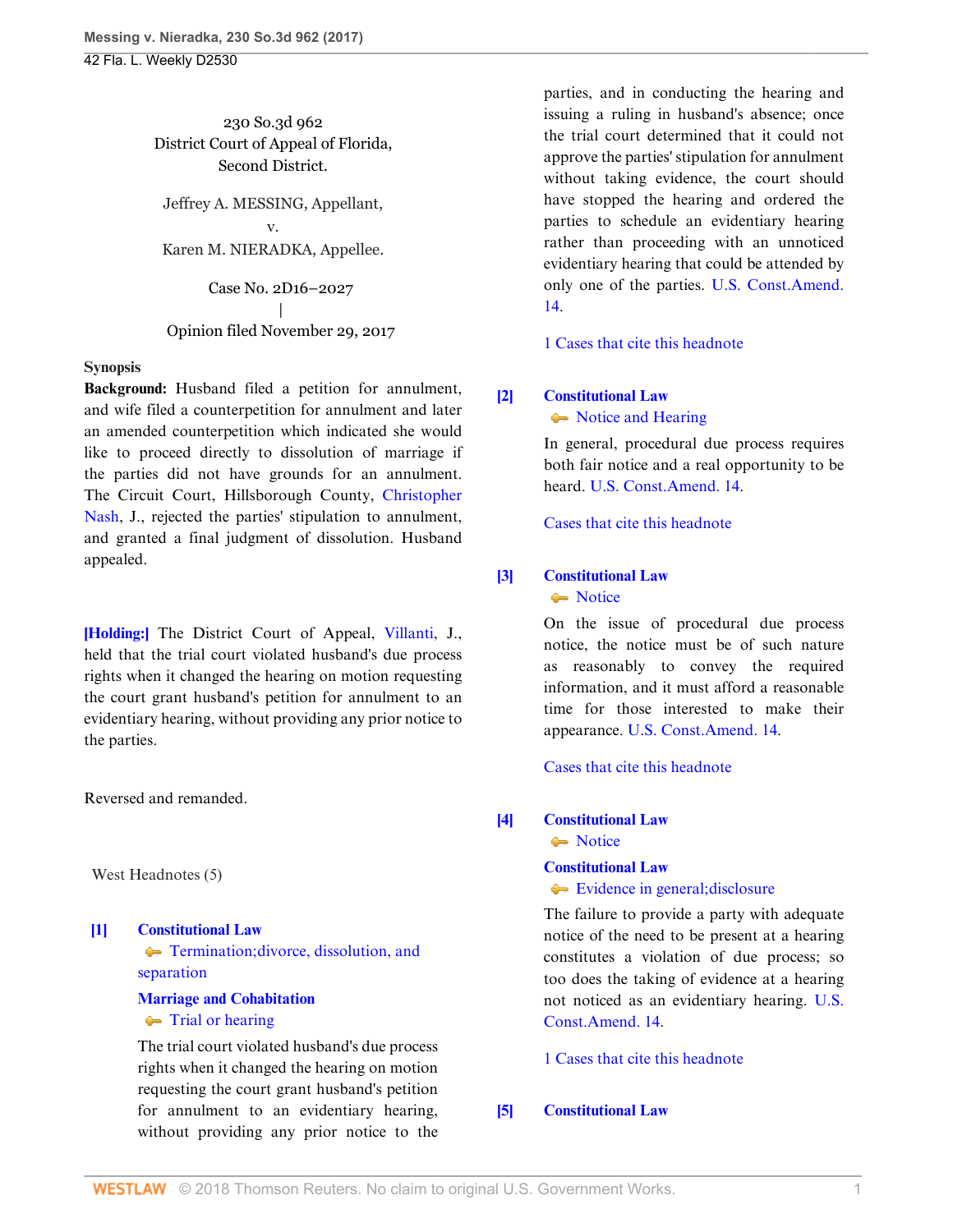#### [Notice](http://www.westlaw.com/Browse/Home/KeyNumber/92k3881/View.html?docGuid=I4044e760d51011e7adf1d38c358a4230&originationContext=document&vr=3.0&rs=cblt1.0&transitionType=DocumentItem&contextData=(sc.Search)) Notice

#### **[Constitutional Law](http://www.westlaw.com/Browse/Home/KeyNumber/92/View.html?docGuid=I4044e760d51011e7adf1d38c358a4230&originationContext=document&vr=3.0&rs=cblt1.0&transitionType=DocumentItem&contextData=(sc.Search))**

#### [Evidence in general; disclosure](http://www.westlaw.com/Browse/Home/KeyNumber/92k3882/View.html?docGuid=I4044e760d51011e7adf1d38c358a4230&originationContext=document&vr=3.0&rs=cblt1.0&transitionType=DocumentItem&contextData=(sc.Search))

Blindsiding a party by announcing on the day of the hearing that the court will entertain evidence at a hearing not noticed as an evidentiary hearing is the epitome of a due process violation; so too does the taking of evidence at a hearing not noticed as an evidentiary hearing. [U.S. Const.Amend. 14.](http://www.westlaw.com/Link/Document/FullText?findType=L&pubNum=1000583&cite=USCOAMENDXIV&originatingDoc=I4044e760d51011e7adf1d38c358a4230&refType=LQ&originationContext=document&vr=3.0&rs=cblt1.0&transitionType=DocumentItem&contextData=(sc.Search))

#### [1 Cases that cite this headnote](http://www.westlaw.com/Link/RelatedInformation/DocHeadnoteLink?docGuid=I4044e760d51011e7adf1d38c358a4230&headnoteId=204327396900520180309063317&originationContext=document&vr=3.0&rs=cblt1.0&transitionType=CitingReferences&contextData=(sc.Search))

**\*963** Appeal from the Circuit Court for Hillsborough County; [Christopher Nash,](http://www.westlaw.com/Link/Document/FullText?findType=h&pubNum=176284&cite=0484174001&originatingDoc=I4044e760d51011e7adf1d38c358a4230&refType=RQ&originationContext=document&vr=3.0&rs=cblt1.0&transitionType=DocumentItem&contextData=(sc.Search)) Judge.

#### **Attorneys and Law Firms**

**Robert E**. **[Biasotti](http://www.westlaw.com/Link/Document/FullText?findType=h&pubNum=176284&cite=0219436701&originatingDoc=I4044e760d51011e7adf1d38c358a4230&refType=RQ&originationContext=document&vr=3.0&rs=cblt1.0&transitionType=DocumentItem&contextData=(sc.Search))** of Biasotti Law, St. Petersburg, for Appellant.

[Mark A. Neumaier,](http://www.westlaw.com/Link/Document/FullText?findType=h&pubNum=176284&cite=0291457201&originatingDoc=I4044e760d51011e7adf1d38c358a4230&refType=RQ&originationContext=document&vr=3.0&rs=cblt1.0&transitionType=DocumentItem&contextData=(sc.Search)) Tampa, for Appellee.

#### **Opinion**

#### [VILLANTI,](http://www.westlaw.com/Link/Document/FullText?findType=h&pubNum=176284&cite=0107400301&originatingDoc=I4044e760d51011e7adf1d38c358a4230&refType=RQ&originationContext=document&vr=3.0&rs=cblt1.0&transitionType=DocumentItem&contextData=(sc.Search)) Judge.

Jeffrey Messing (the Husband) appeals the final judgment of dissolution of his marriage to Karen Nieradka (the Wife). Because the trial court violated the Husband's due process rights by converting the final hearing to an evidentiary hearing without notice and then conducting the final hearing in the Husband's absence, we reverse and remand for a new hearing.

The Husband and Wife were married on May 9, 2014. On December 10, 2014, the Husband filed a petition for annulment of the marriage, alleging that the parties had **\*964** separated immediately after the ceremony, had never lived together as husband and wife, and had never consummated the marriage in any manner. The Wife filed a timely answer and counterpetition for annulment, in which she sought to require the Husband to pay certain debts she alleged were marital. Several months later, the Wife filed an amended counterpetition in which she alleged the following:

> I do not contest the petition for annulment, but I am concerned that

the court might decide we do not have grounds for an annulement [sic]. If that is the case, I would then like to proceed directly to dissolution of marriage. I forego my previous claim for any financial reimbursement from Mr. Messing.

While the relationship between the parties initially deteriorated, they were later able to resolve at least some of their differences. On September 17, 2015, the Wife filed a "Motion to Enforce Stipulation & Settlement Agreement and Request for Uncontested Hearing." In the motion, the Wife requested that the court "move forward to uncontested final judgment on the Husband's Petition for Annulment."

The Wife's motion to enforce stipulation was set for hearing on November 18, 2015; however, for reasons not apparent from the record, that hearing did not go forward. Instead, it was rescheduled for January 6, 2016. Again however, for reasons not apparent from the record, the scheduled hearing did not occur. But instead of resetting the motion to enforce for hearing, the Wife filed a motion for judgment on the pleadings together with a notice of final hearing, which set the date of the hearing for March 1, 2016.

In anticipation of the noticed final hearing, the Wife filed a "Stipulation to Final Judgment of Annulment." In this stipulation, the parties agreed that the Husband's petition for annulment would be granted and that the Wife would pay \$1500 toward the Husband's attorney's fees. Paragraph five of the stipulation provided:

> The Husband can proceed to final hearing on March 1, 2016, without the Wife present pursuant to this Stipulation and the Wife waives appearance at the final hearing but agrees to the Stipulation contained herein and asks that the Court enter a Judgment of Annulment and approve the stipulation herein.

The Wife also filed a waiver of appearance, in which she asked the court to sign a final judgment of annulment at the hearing and provide her with a copy.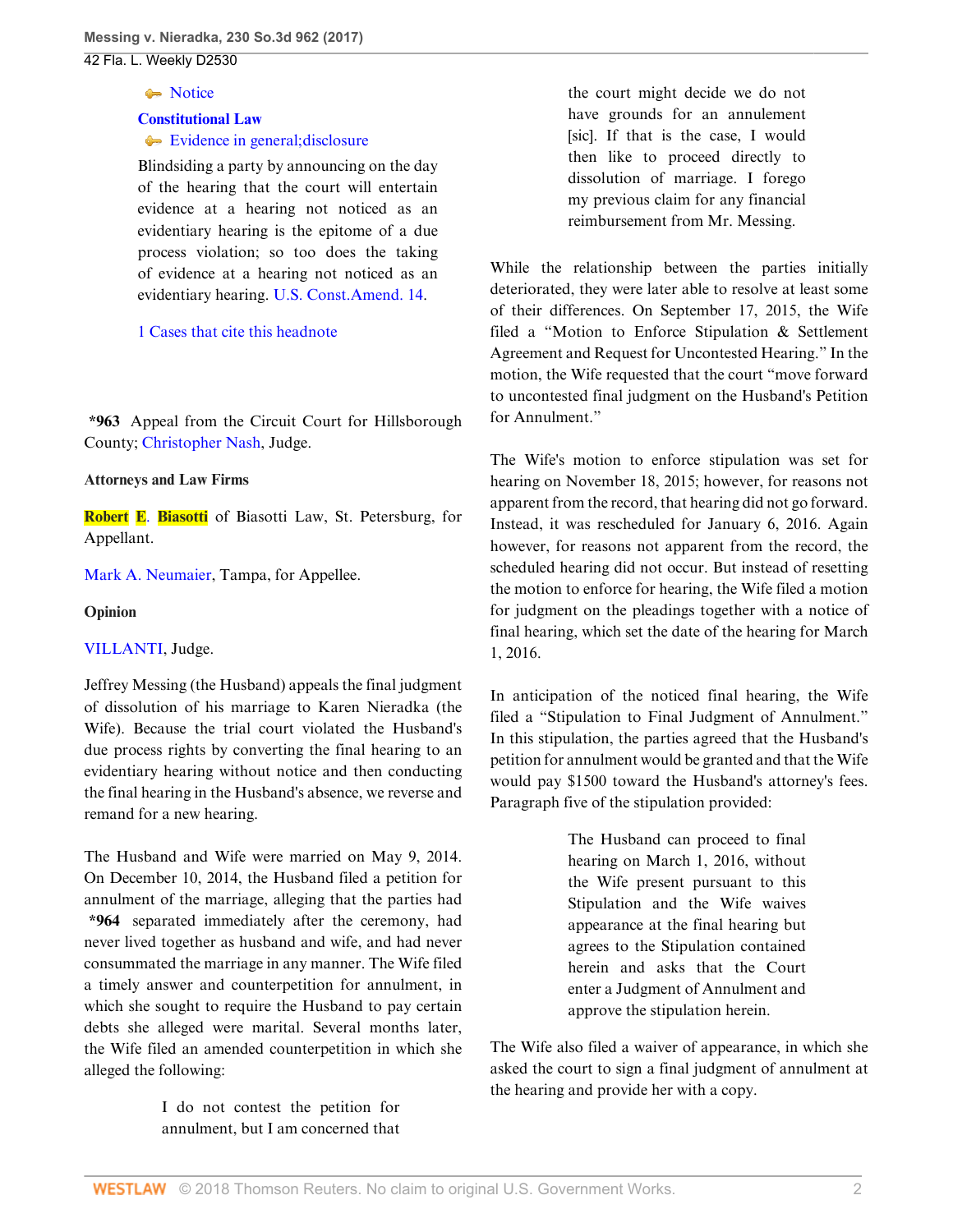At the March 1, 2016, final hearing, counsel for both parties appeared; however, neither party appeared. At the start of the hearing, the trial court sua sponte requested that the attorneys call their clients and request their presence at the hearing. While the Wife's counsel was able to contact her and she appeared at the hearing, the Husband's counsel was apparently not able to reach the Husband, and he did not attend. Nevertheless, the trial court went forward with an evidentiary hearing, swearing in the Wife and taking testimony from her. Based solely on the Wife's testimony, the court rejected the parties' stipulation to an annulment and, at the Wife's ore tenus request, proceeded to consider her counterpetition for dissolution. The trial court granted this request and, even though the parties had no stipulation concerning their respective rights in a dissolution action, the court granted a final judgment of dissolution at the conclusion of the hearing. The Husband now appeals that judgment.

<span id="page-2-0"></span>**[\[1](#page-0-0)]** The Husband raises a number of issues concerning the final judgment; however, we find merit only in his argument that the trial court violated his due process rights in entering the final judgment of **\*965** dissolution. As the Husband properly points out, once the trial court determined that it could not approve the parties' stipulation for annulment without taking evidence, the court should have stopped the hearing and ordered the parties to schedule an evidentiary hearing rather than proceeding with an unnoticed evidentiary hearing that could be attended by only one of the parties.

<span id="page-2-4"></span><span id="page-2-3"></span><span id="page-2-2"></span><span id="page-2-1"></span>**[\[2](#page-0-1)] [\[3](#page-0-2)] [\[4](#page-0-3)] [\[5](#page-0-4)]** Florida law holds that "[t]he specific that requested that she be provided with a copy of the parameters of the notice and the opportunity to be heard required by procedural due process are not evaluated by fixed rules of law, but rather by the requirements of the particular proceeding." [Keys Citizens For Responsible](http://www.westlaw.com/Link/Document/FullText?findType=Y&serNum=2001584273&pubNum=0000735&originatingDoc=I4044e760d51011e7adf1d38c358a4230&refType=RP&fi=co_pp_sp_735_948&originationContext=document&vr=3.0&rs=cblt1.0&transitionType=DocumentItem&contextData=(sc.Search)#co_pp_sp_735_948) [Gov't, Inc. v. Fla. Keys Aqueduct Auth., 795 So.2d 940,](http://www.westlaw.com/Link/Document/FullText?findType=Y&serNum=2001584273&pubNum=0000735&originatingDoc=I4044e760d51011e7adf1d38c358a4230&refType=RP&fi=co_pp_sp_735_948&originationContext=document&vr=3.0&rs=cblt1.0&transitionType=DocumentItem&contextData=(sc.Search)#co_pp_sp_735_948) [948 \(Fla. 2001\)](http://www.westlaw.com/Link/Document/FullText?findType=Y&serNum=2001584273&pubNum=0000735&originatingDoc=I4044e760d51011e7adf1d38c358a4230&refType=RP&fi=co_pp_sp_735_948&originationContext=document&vr=3.0&rs=cblt1.0&transitionType=DocumentItem&contextData=(sc.Search)#co_pp_sp_735_948). However, in general, "[p]rocedural due process requires both fair notice and a real opportunity to be heard." [Id.](http://www.westlaw.com/Link/Document/FullText?findType=Y&serNum=2001584273&pubNum=0000735&originatingDoc=I4044e760d51011e7adf1d38c358a4230&refType=RP&originationContext=document&vr=3.0&rs=cblt1.0&transitionType=DocumentItem&contextData=(sc.Search)) (citing [Dep't of Law Enf't v. Real](http://www.westlaw.com/Link/Document/FullText?findType=Y&serNum=1991142243&pubNum=0000735&originatingDoc=I4044e760d51011e7adf1d38c358a4230&refType=RP&fi=co_pp_sp_735_960&originationContext=document&vr=3.0&rs=cblt1.0&transitionType=DocumentItem&contextData=(sc.Search)#co_pp_sp_735_960) [Prop., 588 So.2d 957, 960 \(Fla. 1991\)](http://www.westlaw.com/Link/Document/FullText?findType=Y&serNum=1991142243&pubNum=0000735&originatingDoc=I4044e760d51011e7adf1d38c358a4230&refType=RP&fi=co_pp_sp_735_960&originationContext=document&vr=3.0&rs=cblt1.0&transitionType=DocumentItem&contextData=(sc.Search)#co_pp_sp_735_960)); see also [Vollmer](http://www.westlaw.com/Link/Document/FullText?findType=Y&serNum=2013732769&pubNum=0000735&originatingDoc=I4044e760d51011e7adf1d38c358a4230&refType=RP&fi=co_pp_sp_735_1027&originationContext=document&vr=3.0&rs=cblt1.0&transitionType=DocumentItem&contextData=(sc.Search)#co_pp_sp_735_1027) [v. Key Dev. Props., Inc., 966 So.2d 1022, 1027 \(Fla. 2d](http://www.westlaw.com/Link/Document/FullText?findType=Y&serNum=2013732769&pubNum=0000735&originatingDoc=I4044e760d51011e7adf1d38c358a4230&refType=RP&fi=co_pp_sp_735_1027&originationContext=document&vr=3.0&rs=cblt1.0&transitionType=DocumentItem&contextData=(sc.Search)#co_pp_sp_735_1027) [DCA 2007\).](http://www.westlaw.com/Link/Document/FullText?findType=Y&serNum=2013732769&pubNum=0000735&originatingDoc=I4044e760d51011e7adf1d38c358a4230&refType=RP&fi=co_pp_sp_735_1027&originationContext=document&vr=3.0&rs=cblt1.0&transitionType=DocumentItem&contextData=(sc.Search)#co_pp_sp_735_1027) On the issue of notice, "[t]he notice must be of such nature as reasonably to convey the required information, and it must afford a reasonable time for those interested to make their appearance." [Keys Citizens,](http://www.westlaw.com/Link/Document/FullText?findType=Y&serNum=2001584273&pubNum=0000735&originatingDoc=I4044e760d51011e7adf1d38c358a4230&refType=RP&fi=co_pp_sp_735_948&originationContext=document&vr=3.0&rs=cblt1.0&transitionType=DocumentItem&contextData=(sc.Search)#co_pp_sp_735_948) [795 So.2d at 948](http://www.westlaw.com/Link/Document/FullText?findType=Y&serNum=2001584273&pubNum=0000735&originatingDoc=I4044e760d51011e7adf1d38c358a4230&refType=RP&fi=co_pp_sp_735_948&originationContext=document&vr=3.0&rs=cblt1.0&transitionType=DocumentItem&contextData=(sc.Search)#co_pp_sp_735_948) (quoting [Mullane v. Cent. Hanover Bank](http://www.westlaw.com/Link/Document/FullText?findType=Y&serNum=1950118311&pubNum=0000708&originatingDoc=I4044e760d51011e7adf1d38c358a4230&refType=RP&originationContext=document&vr=3.0&rs=cblt1.0&transitionType=DocumentItem&contextData=(sc.Search)) [& Tr. Co., 339 U.S. 306, 314, 70 S.Ct. 652, 94 L.Ed.](http://www.westlaw.com/Link/Document/FullText?findType=Y&serNum=1950118311&pubNum=0000708&originatingDoc=I4044e760d51011e7adf1d38c358a4230&refType=RP&originationContext=document&vr=3.0&rs=cblt1.0&transitionType=DocumentItem&contextData=(sc.Search)) [865 \(1950\)\)](http://www.westlaw.com/Link/Document/FullText?findType=Y&serNum=1950118311&pubNum=0000708&originatingDoc=I4044e760d51011e7adf1d38c358a4230&refType=RP&originationContext=document&vr=3.0&rs=cblt1.0&transitionType=DocumentItem&contextData=(sc.Search)). Hence, the failure to provide a party with

adequate notice of the need to be present at a hearing constitutes a violation of due process. See, e.g., [Wildwood](http://www.westlaw.com/Link/Document/FullText?findType=Y&serNum=1993097769&pubNum=0000735&originatingDoc=I4044e760d51011e7adf1d38c358a4230&refType=RP&fi=co_pp_sp_735_692&originationContext=document&vr=3.0&rs=cblt1.0&transitionType=DocumentItem&contextData=(sc.Search)#co_pp_sp_735_692) [Props., Inc. v. Archer of Vero Beach, Inc., 621 So.2d](http://www.westlaw.com/Link/Document/FullText?findType=Y&serNum=1993097769&pubNum=0000735&originatingDoc=I4044e760d51011e7adf1d38c358a4230&refType=RP&fi=co_pp_sp_735_692&originationContext=document&vr=3.0&rs=cblt1.0&transitionType=DocumentItem&contextData=(sc.Search)#co_pp_sp_735_692) [691, 692 \(Fla. 4th DCA 1993\)](http://www.westlaw.com/Link/Document/FullText?findType=Y&serNum=1993097769&pubNum=0000735&originatingDoc=I4044e760d51011e7adf1d38c358a4230&refType=RP&fi=co_pp_sp_735_692&originationContext=document&vr=3.0&rs=cblt1.0&transitionType=DocumentItem&contextData=(sc.Search)#co_pp_sp_735_692). So too does the taking of evidence at a hearing not noticed as an evidentiary hearing. See [Trans Health Mgmt., Inc. v. Nunziata,](http://www.westlaw.com/Link/Document/FullText?findType=Y&serNum=2035072768&pubNum=0003926&originatingDoc=I4044e760d51011e7adf1d38c358a4230&refType=RP&fi=co_pp_sp_3926_861&originationContext=document&vr=3.0&rs=cblt1.0&transitionType=DocumentItem&contextData=(sc.Search)#co_pp_sp_3926_861) [159 So.3d 850, 861 \(Fla. 2d DCA 2014\).](http://www.westlaw.com/Link/Document/FullText?findType=Y&serNum=2035072768&pubNum=0003926&originatingDoc=I4044e760d51011e7adf1d38c358a4230&refType=RP&fi=co_pp_sp_3926_861&originationContext=document&vr=3.0&rs=cblt1.0&transitionType=DocumentItem&contextData=(sc.Search)#co_pp_sp_3926_861) Blindsiding a party by announcing on the day of the hearing that the court will entertain evidence at a hearing not noticed as an evidentiary hearing is the epitome of a due process violation. See [Jackson v. Leon Cty. Elections Canvassing](http://www.westlaw.com/Link/Document/FullText?findType=Y&serNum=2040356092&pubNum=0003926&originatingDoc=I4044e760d51011e7adf1d38c358a4230&refType=RP&fi=co_pp_sp_3926_578&originationContext=document&vr=3.0&rs=cblt1.0&transitionType=DocumentItem&contextData=(sc.Search)#co_pp_sp_3926_578) [Bd., 204 So.3d 571, 578 \(Fla. 1st DCA 2016\)](http://www.westlaw.com/Link/Document/FullText?findType=Y&serNum=2040356092&pubNum=0003926&originatingDoc=I4044e760d51011e7adf1d38c358a4230&refType=RP&fi=co_pp_sp_3926_578&originationContext=document&vr=3.0&rs=cblt1.0&transitionType=DocumentItem&contextData=(sc.Search)#co_pp_sp_3926_578) ("[T]he opportunity to be heard at an evidentiary hearing requires time to secure the attendance of witnesses and to prepare for the presentation of evidence and argument." (quoting [Crepage v. City of Lauderhill, 774 So.2d 61, 65 \(Fla. 4th](http://www.westlaw.com/Link/Document/FullText?findType=Y&serNum=2000602010&pubNum=0000735&originatingDoc=I4044e760d51011e7adf1d38c358a4230&refType=RP&fi=co_pp_sp_735_65&originationContext=document&vr=3.0&rs=cblt1.0&transitionType=DocumentItem&contextData=(sc.Search)#co_pp_sp_735_65) [DCA 2000\)](http://www.westlaw.com/Link/Document/FullText?findType=Y&serNum=2000602010&pubNum=0000735&originatingDoc=I4044e760d51011e7adf1d38c358a4230&refType=RP&fi=co_pp_sp_735_65&originationContext=document&vr=3.0&rs=cblt1.0&transitionType=DocumentItem&contextData=(sc.Search)#co_pp_sp_735_65) (internal quotation and citation omitted)); see also [Wildwood Props., 621 So.2d at 692 n.1](http://www.westlaw.com/Link/Document/FullText?findType=Y&serNum=1993097769&pubNum=0000735&originatingDoc=I4044e760d51011e7adf1d38c358a4230&refType=RP&fi=co_pp_sp_735_692&originationContext=document&vr=3.0&rs=cblt1.0&transitionType=DocumentItem&contextData=(sc.Search)#co_pp_sp_735_692) (holding that notice that the court would hear evidence provided on the day of a hearing to an attorney who was seeking to withdraw from representing a party was not adequate to comport with due process). In other words, proper notice of the need to be present and to present evidence is required.

Here, while the Wife filed a notice of final hearing and a motion for judgment on the pleadings, she did not notice the hearing as an evidentiary hearing. The record shows that the Wife also filed the parties' stipulation, which jointly requested that the court grant the Husband's petition for annulment, along with a waiver of appearance final judgment. Nothing about either the notice of hearing or the filed documents put the Husband on notice that the final hearing was going to involve anything other than the trial court's anticipated acceptance of the parties' stipulation—and certainly not that the court would decide, sua sponte, to conduct an evidentiary hearing at which the Husband's presence would be required. Having had no notice of the evidentiary nature of the hearing, the Husband had no opportunity to prepare for the presentation of evidence, and the trial court's decision to go forward with the hearing despite this lack of notice constituted a violation of the Husband's due process rights.

**\*966** Instead of proceeding as it did, once the trial court determined that it needed to take evidence on the issue of whether an annulment was proper, it should have